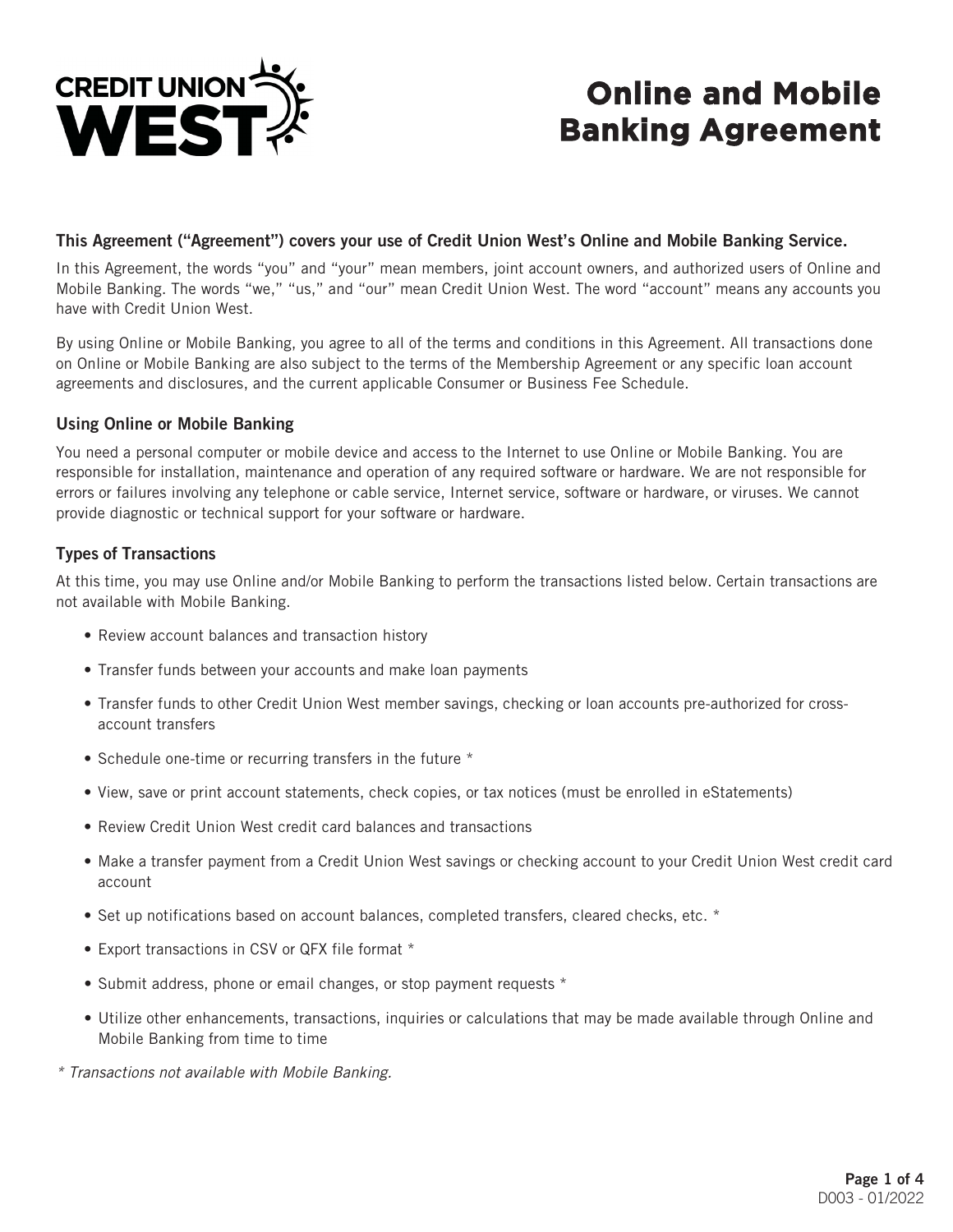# Bill Pay, MoneyDesktop, Remote Check Deposit and External Accounts Transfer Services

Online and Mobile Banking may also offer Bill Pay, MoneyDesktop, Remote Check Deposit and External Accounts Transfer Services.

- Bill Pay Service allows you to pay an unlimited number of bills online. Standard delivery of bills is free. Expedited options will incur charges.
- Account Aggregation allows your Online Banking to become a "hub" for your finances. You can check account balances, transactions, create budgets and use other financial tools to manage all of your financial accounts.
- Remote Check Deposit Service allows you to deposit checks remotely by using the camera feature on your mobile device.
- External Accounts Transfer Service allows you to transfer funds to and from your Credit Union West account and your other financial institution accounts.

*The above four services have separate user agreements.*

#### **Transfers**

You may make unlimited electronic withdrawals and/or transfers from a savings or money market account to include transfers or withdrawals made through Online or Mobile Banking, and automatic payments or withdrawals. We may also limit the type, frequency and amount of transfers for security purposes and may change or impose limits without notice, at our option.

The Credit Union may, at its discretion, approve a transaction that takes an account balance negative, which would incur a Non-Sufficient Item Paid fee as found on the current applicable Consumer or Business Fee Schedule. The Credit Union also reserves the right to refuse a transaction that would result in insufficient funds, draw on unavailable funds, or take an account below a required minimum balance.

#### eStatements and Electronic Notices

When you register for Online Banking, you may consent to receive your periodic account statements online through our eStatement service from this point forward. Your eStatements may include the periodic account and transaction activity for your deposit, loan and credit card accounts; notices for insufficient funds, certificate maturity, and other similar account notices; year-end tax statements for dividends earned and mortgage interest paid; and any disclosures.

eStatements and notices are accessed by signing on to Online or Mobile Banking. We will send you an email whenever a monthly statement, account notice, or tax form is available for review. You will be able to access statements and other documents online for a period of 18 months. You also have the option to download or print the documents for future reference.

You have the right to request and receive your statements and other documents in paper form, and you may withdraw your consent to receive eStatements at any time.

#### Account Information Available

Online Banking maintains six months and Mobile Banking maintains 45 days of transaction history for all accounts. Account balance, transaction, or history information is limited to available information. Accounts may show an Account Balance and a different Available Balance as a result of pending transactions or funds availability.

# **Security**

Initially when you sign up for Online or Mobile Banking, you will need your member number, your Social Security Number and 2 of the Optional fields in the registration screen. Once authenticated by the system, you will choose a user ID and password. You will then be required to enter your user ID and password to access your accounts.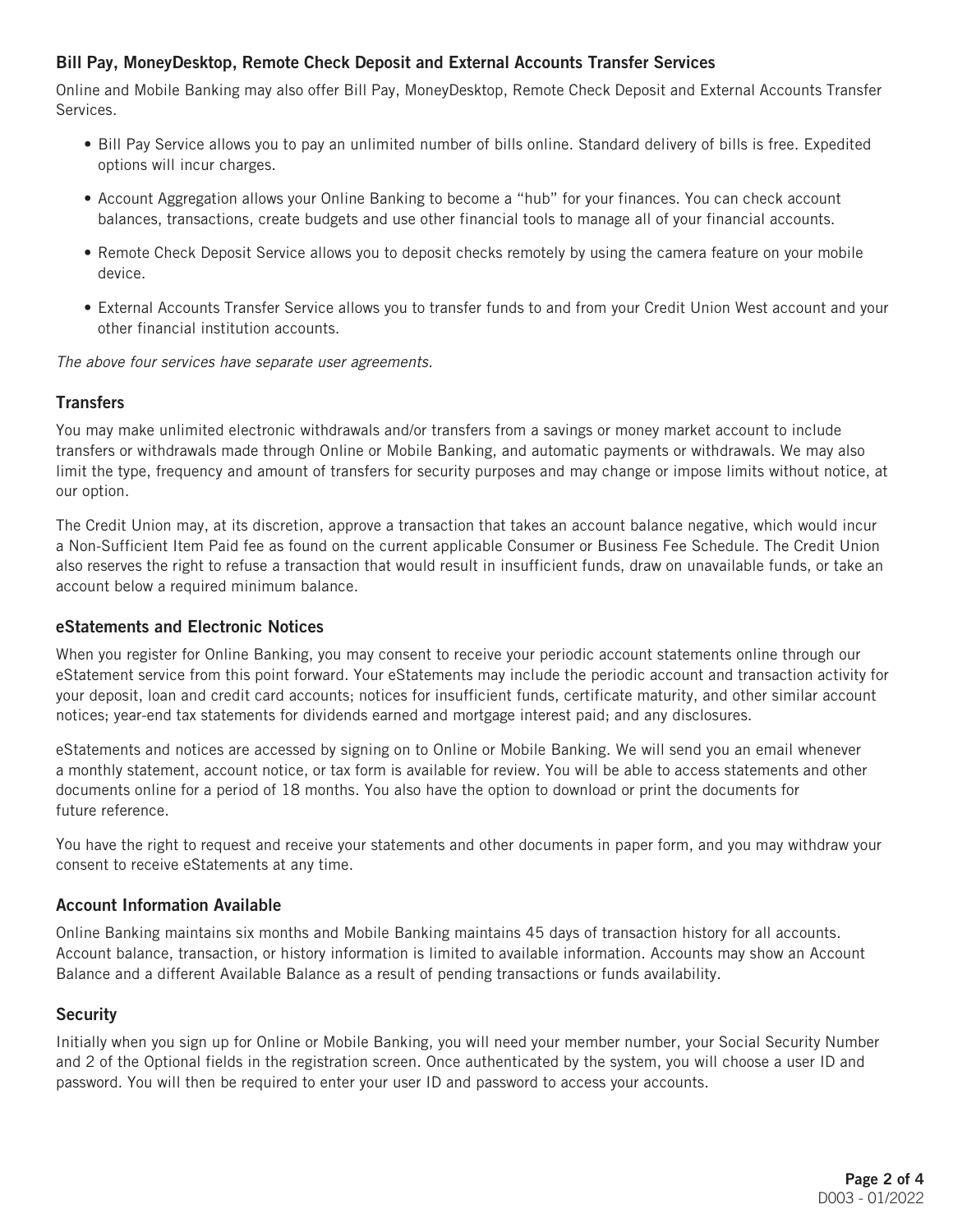Usernames and passwords must meet the standards we establish. These standards will be available for your reference whenever you create or change a username and/or password. We may require you to change or update your username and/ or password at any time, including to meet any new standards we may establish. You are responsible for keeping your password confidential.

### ID Check® (not available through Mobile Banking)

All online users are required to set up the ID Check security feature. ID Check provides added security to help prevent fraud when you access your Credit Union account(s) online. You will be able to select a series of challenge questions and answers to validate your identity as well as change these questions and answers at any time online. Your answers to these challenge questions are encrypted to provide additional security. You and your joint account owners/spouse will need to set up the questions together so either of you can answer if prompted.

Multi-layer security helps protect you against identity theft or other online fraud. Once you've provided answers to the challenge questions, you can add extra security protection to enroll the computer you are using. After you enroll a computer, you will be able to sign on from that computer without answering a challenge question each session. You can enroll multiple computers; we do not recommend enrolling computers you do not regularly use. When you sign on using a computer that is not enrolled, you will be asked to validate your identity by typing in the answer to one of challenge questions.

# Password Security

You are responsible for safeguarding your password. You agree not to disclose or otherwise make your password available to anyone who is not an authorized user on your accounts. You are responsible for all transfers you authorize under this Agreement. If you permit other persons to use Online or Mobile Banking or your password, you are responsible for any transactions they authorize or conduct on any of your accounts.

#### Liability for Unauthorized Access

Tell us at once if you believe your password has been lost or stolen, or an unauthorized person has obtained access to your account(s) without your permission. Telephoning is the best way of keeping your possible losses down. If you believe anyone has used your password or accessed your accounts through Online or Mobile Banking without your authorization, please call us immediately at the contact information provided below.

You could lose all the money in your account (plus your maximum overdraft line of credit). If you tell us within two business days after you learn of the loss or theft of your password, you can lose no more than \$50 if someone used your password without your permission.

Also, if your statement shows transfers that you did not make, tell us at once. If you do not tell us within 60 days after the statement was mailed to you, you may not get back any money you lost after the 60 days if we can prove that we could have stopped someone from taking the money if you had told us in time. If a good reason (such as a long trip or a hospital stay) kept you from telling us, we will extend the time periods. Please refer to the last page of your statement for instructions on reporting errors or questions and the Membership Agreement.

#### Business Hours

Our Member Contact Center is open Monday through Friday from 8:00 a.m. to 5:00 p.m. MST excluding Federal Reserve holidays. Visit [www.cuwest.org/](http://www.cuwest.org/)locations for a listing of our branch locations and hours.

#### **Stop Payments** (not available with Mobile Banking)

You may use Online Banking to place a stop payment on a check or range of checks drawn on your personal Credit Union West checking account. Stop payments on checks are not guaranteed until 48 hours after the date of request. A fee will be charged to your account as listed in the current applicable Consumer or Business Fee Schedule.